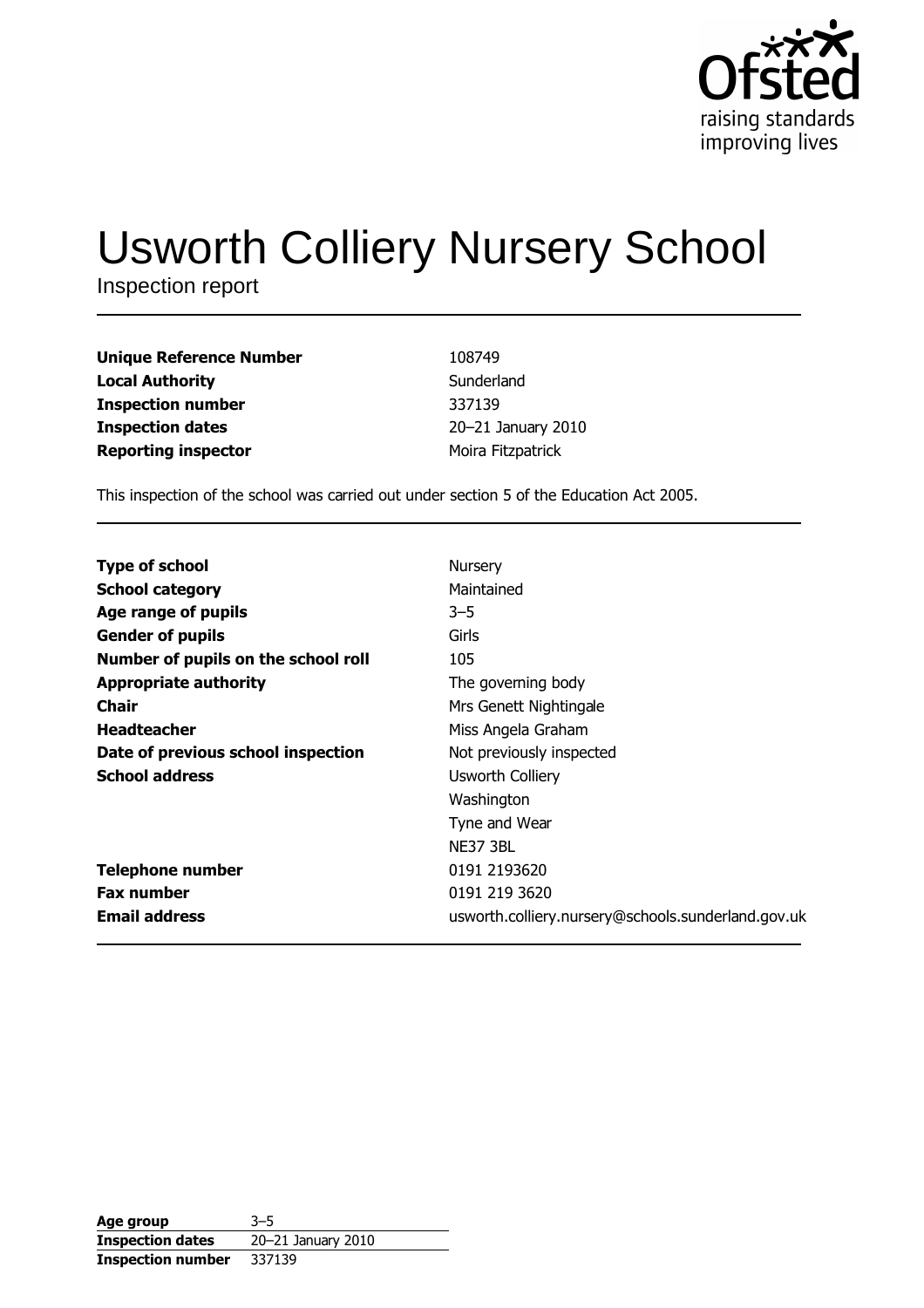The Office for Standards in Education, Children's Services and Skills (Ofsted) regulates and inspects to achieve excellence in the care of children and young people, and in education and skills for learners of all ages. It regulates and inspects childcare and children's social care, and inspects the Children and Family Court Advisory Support Service (Cafcass), schools, colleges, initial teacher training, work-based learning and skills training, adult and community learning, and education and training in prisons and other secure establishments. It rates council children's services, and inspects services for looked after children, safequarding and child protection.

Further copies of this report are obtainable from the school. Under the Education Act 2005, the school must provide a copy of this report free of charge to certain categories of people. A charge not exceeding the full cost of reproduction may be made for any other copies supplied.

If you would like a copy of this document in a different format, such as large print or Braille, please telephone 08456 404045, or email enquiries@ofsted.gov.uk.

You may copy all or parts of this document for non-commercial educational purposes, as long as you give details of the source and date of publication and do not alter the documentation in any way.

Royal Exchange Buildings St Ann's Square Manchester M2 7LA T: 08456 404045 Textphone: 0161 618 8524 E: enquiries@ofsted.gov.uk W: www.ofsted.gov.uk

© Crown copyright 2010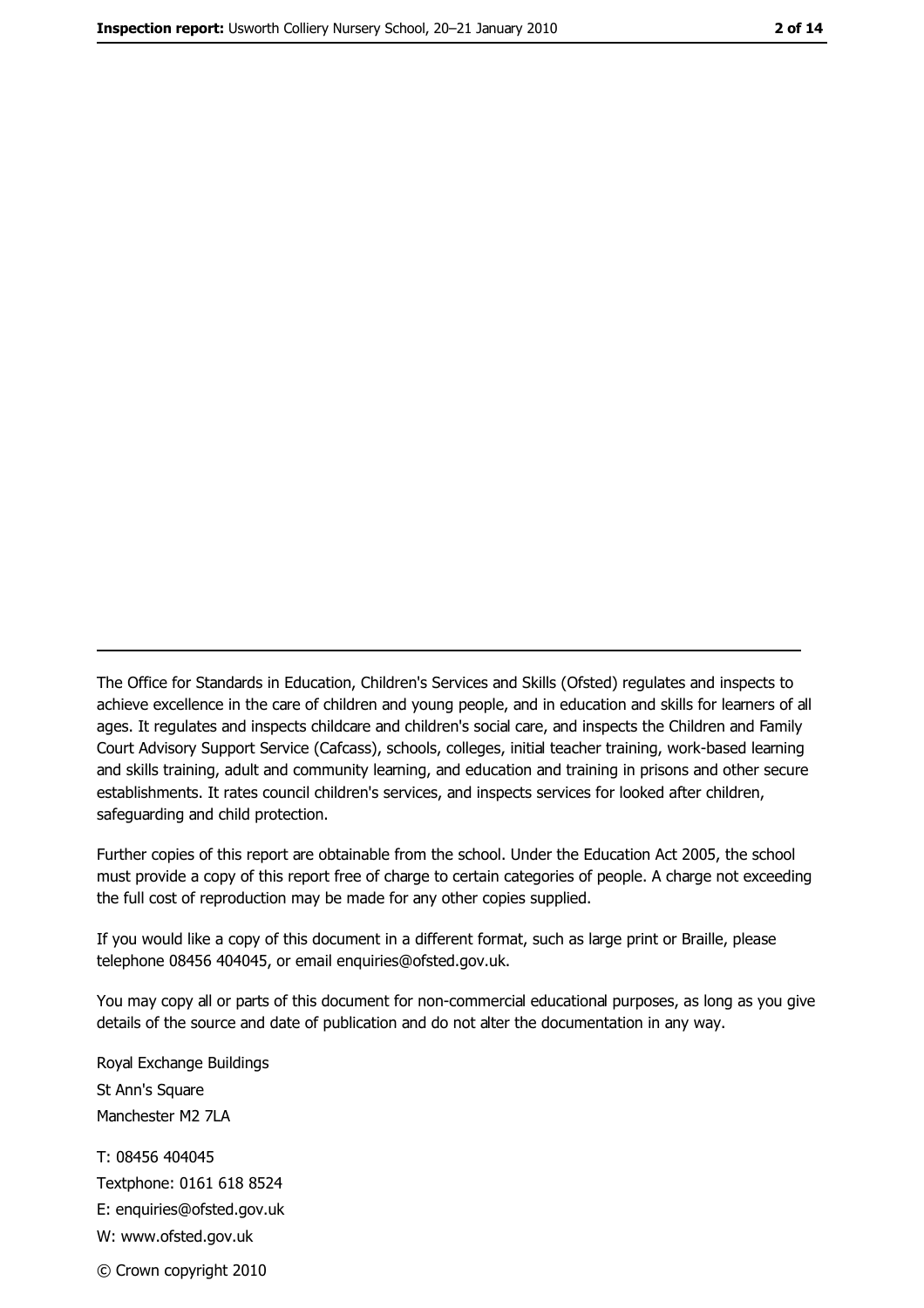# **Introduction**

This inspection was carried out by two additional inspectors. The inspectors spent 50% of inspection time looking at learning, and visited eight lessons and observed all teachers and assistants who work directly with the children. They observed all children learning independently for both morning and afternoon sessions. They visited the before- and after-school clubs and inspected the day care provision for younger children. They held meetings with governors and staff, and talked to parents. They observed the school's work, and looked at school planning, tracking information, children's learning journals and the school improvement plan. They examined the school's documentation relating to safeguarding and children's welfare. They scrutinised 42 questionnaires returned by parents.

The inspection team reviewed many aspects of the school's work. It looked in detail at the following:

- the progress of all groups of children from their different starting points  $\blacksquare$
- the consistency of provision indoors and out  $\blacksquare$
- the impact of the changing roles of staff on the development of the school.  $\blacksquare$

# **Information about the school**

Usworth Colliery Nursery is above-average size. It serves a socially mixed community and the majority of children are of White British heritage. There are few pupils from minority ethnic backgrounds. The nursery provides morning or afternoon education for children aged three to four. It also provides extended day care for young children between two and three years of age, and a before- and after-school club for school age children. It has close links with the neighbouring school and the local children's centre.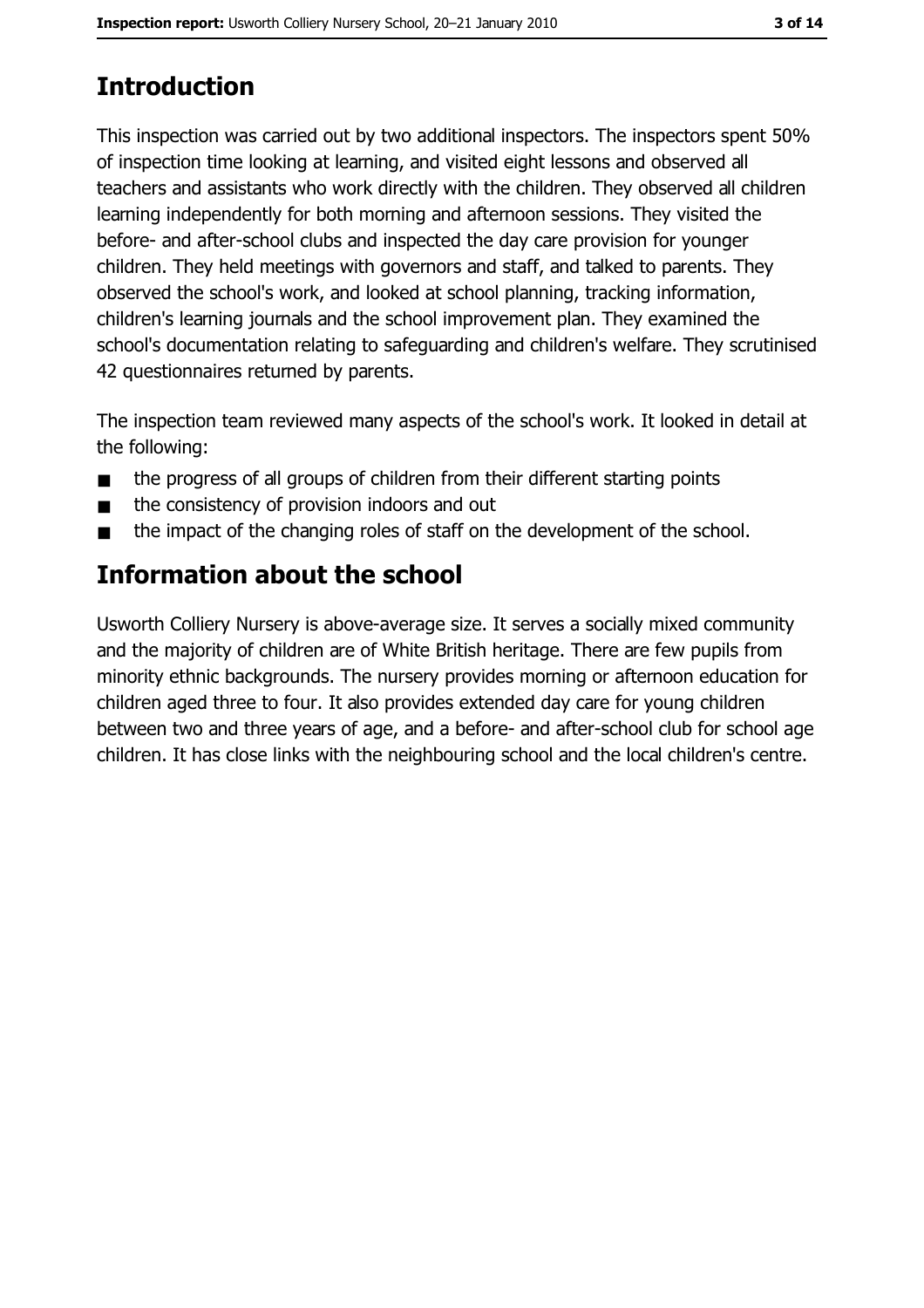# **Inspection judgements**

# Overall effectiveness: how good is the school?

## The school's capacity for sustained improvement

## **Main findings**

Usworth Colliery Nursery is a good school. The extended day care provision offers good quality care for children from both the nursery and the neighbouring primary school. Children attending the day care provision benefit from shared resources as they play and work alongside those children in the nursery. The nursery and day care provision provide well for the different needs of all of its children so that they all thrive. Good procedures help the children to settle in quickly. Their confidence grows at a brisk pace because they feel safe and secure. Children are very happy at school; they soon become engrossed in the many interesting and exciting activities that surround them. They quickly learn the good routines that help the nursery run so smoothly. Most attend well, and those that do not are well supported and encouraged to come more often and follow the example of Spike, their puppet friend at school. Children achieve well and make good progress. By the end of the Nursery Year, nearly all reach the expected level for their age and many exceed it. They make particularly good gains in their personal and social skills, and these prepare them successfully for the next stage of education. Recently introduced daily observations by nursery staff are a developing strength and help staff to see how quickly children learn. This information is used very effectively to create learning journals which record children's progress and development. These documents provide a vivid picture for parents of how their child is progressing. The information is not yet being used as fully as it could be in teachers' planning. The school is aware of this and is developing the practice. Indoor provision for learning makes good use of the school's excellent resources, so that children are constantly tempted to explore and follow their natural curiosity. Outdoor learning is not so well developed, mainly because of the need to improve children's access and to organise the site so that it is more easily supervised. The school's improvement plan shows that this is a main priority for the coming year.

The recently appointed headteacher has moved quickly to expand staff roles and give them more responsibility. Consequently, staff have welcomed recent changes and share the headteacher's ambitions for the children and the school. Self-evaluation is widely shared and the school has an accurate picture of its strengths and what needs improvement. Since the last inspection the school has sustained many strengths and is moving forward, enhancing other areas. Given these improvements, especially the increased involvement of staff to monitor and evaluate its work accurately, the school has good capacity for further improvement.

# What does the school need to do to improve further?

| 7 |  |
|---|--|
| ↗ |  |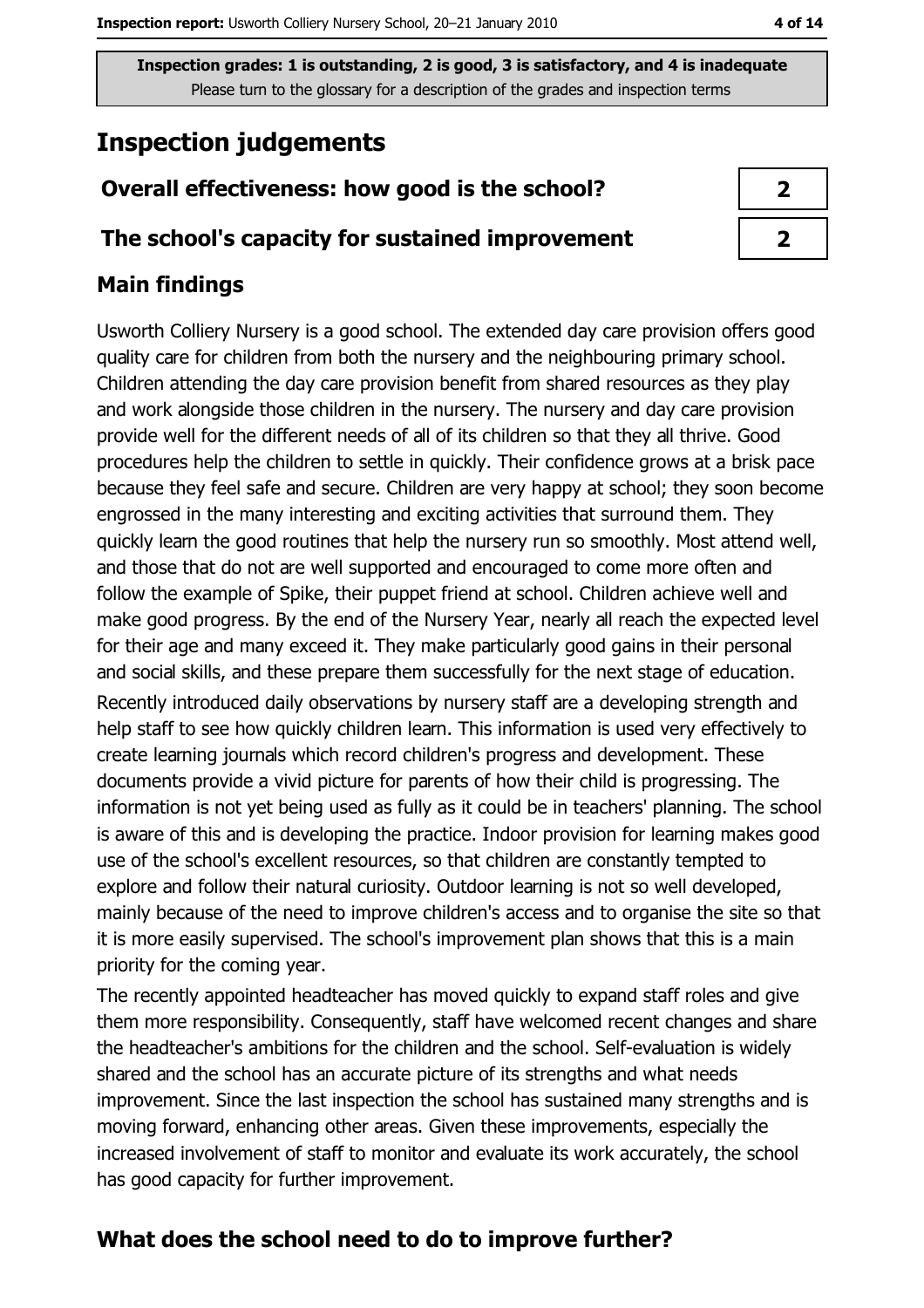$\overline{2}$ 

Inspection grades: 1 is outstanding, 2 is good, 3 is satisfactory, and 4 is inadequate Please turn to the glossary for a description of the grades and inspection terms

- Embed the use of information from observations of children's learning into staff planning so that the level of challenge is continually raised.
- Improve the provision and organisation for outdoor learning, especially making this  $\blacksquare$ area easier to access.

## Outcomes for individuals and groups of children

Children arrive promptly at school and are eager to learn. They lose no time in beginning work and very quickly become absorbed in activities. Indeed, it was clear to inspectors that they sometimes arrive at nursery with a fixed idea of what they want to do first and go directly to a particular area with a clear plan in mind. Most children start the day care provision and nursery with skills and attainment that are broadly typical for their age. Each year a proportion join with notable weaknesses in speech and language. Nevertheless, all children quickly become confident talkers who are well able to express their interests and ask questions about their learning. Children across the age range and of all abilities make good progress in all areas of learning because activities are purposeful and adapted to meet individual needs. For example, a group of the youngest children visited the local shops to buy vegetables which they then made into soup. Those children who have special educational needs and/or disabilities make good progress because their needs are well assessed and they are very well supported. The school has responded to identified weaknesses in children's knowledge of letters and sounds with regular teaching which is giving all children an awareness of sound and rhythm. Average and higher attaining children know that letters and sounds are linked. Most are able to count how many spoonfuls when measuring drinking chocolate with the teacher. Higher attainers can copy complex patterns by counting and matching. By the end of their time in nursery, children's attainment is above that expected for their age in all areas of learning, except in early reading and writing skills, where attainment is about the expected level. Children have good social and moral awareness, they are kind and supportive, accept and respect each other's needs and differences and show great delight at what is on offer each day.

Children enjoy nursery. Behaviour is good because children follow well thought out routines and they respond promptly to changes in activity. They behave sensibly when outdoors and have a care for each other, for example, when moving around quickly on wheeled toys. Staff use praise effectively to motivate the children to follow rules and to be seen doing the right things. This spurs children on and they show a willingness to act responsibly and take on simple tidying up tasks. Children enjoy snack time and know that fruit and vegetables are healthy foods. They love the opportunities outdoors to take vigorous exercise and follow the good hygiene routines set by the staff. Children's self-reliance and independence are strengths of their development and ensure that they are prepared well for the next stage of learning.

These are the grades for children's outcomes

**Outcomes for children in the Early Years Foundation Stage**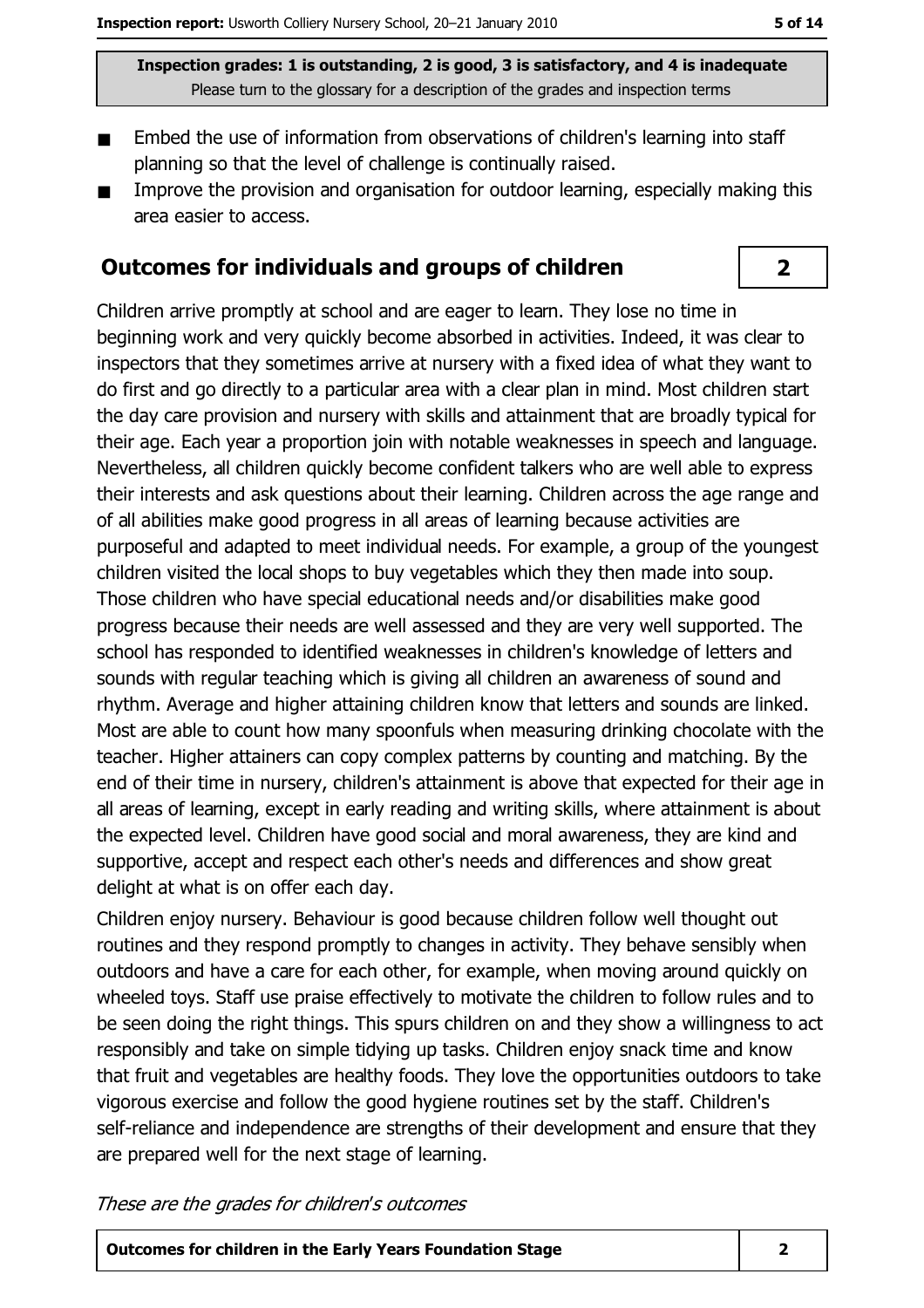| Inspection grades: 1 is outstanding, 2 is good, 3 is satisfactory, and 4 is inadequate<br>Please turn to the glossary for a description of the grades and inspection terms |                |  |
|----------------------------------------------------------------------------------------------------------------------------------------------------------------------------|----------------|--|
| Children's achievement and the extent to which they enjoy their learning<br>Taking into account:                                                                           | $\overline{2}$ |  |
| Children's attainment <sup>1</sup>                                                                                                                                         | $\overline{2}$ |  |
| The quality of children's learning and their progress                                                                                                                      | $\overline{2}$ |  |
| The quality of learning for children with special educational needs and/or<br>disabilities and their progress                                                              | $\mathcal{P}$  |  |
| The extent to which children feel safe                                                                                                                                     |                |  |
| <b>Children's behaviour</b>                                                                                                                                                |                |  |
| The extent to which children adopt healthy lifestyles                                                                                                                      |                |  |
| The extent to which children contribute to the school and wider community                                                                                                  |                |  |
| The extent to which children develop skills that will contribute to their future<br>economic well-being                                                                    |                |  |
| Taking into account:<br>Children's attendance <sup>1</sup>                                                                                                                 | 3              |  |
| The extent of children's spiritual, moral, social and cultural development<br>2                                                                                            |                |  |

### How effective is the provision?

The welfare of children is promoted well and the good teaching consists of extensive child-led activities alongside short adult-led activities. Teachers and assistants are skilled at adapting activities to ensure that the all children are purposefully involved and develop independence. Simple, effective routines ensure children know what to expect. Staff interact positively with children and each other. Their excellent teamwork ensures that they are alert and responsive to the different needs and responses of children. The key person system works very well, because staff expertly give support when needed and know when to step back and allow a child to exercise independence. A few staff have particularly good questioning skills and encourage children to devise new ways of doing things. The school is developing this good practice so that all staff draw out the best from children. Indoor provision is the strength of the curriculum, with an excellent range of good quality resources that are deployed effectively to provide activities that stimulate children's curiosity. Provision for outdoor learning is less well developed. The large space gives ample scope for all areas of learning to be accommodated but its use cannot be fully exploited because of difficulties in access and supervision. The school rightly has the improvement of outdoor provision as one of the main priorities for the coming year.

The school has introduced new methods of assessing children's learning through direct observations this year. This is undoubtedly making staff more aware of the speed at

 $1$  The grades for attainment and attendance are: 1 is high; 2 is above average; 3 is broadly average; and 4 is low.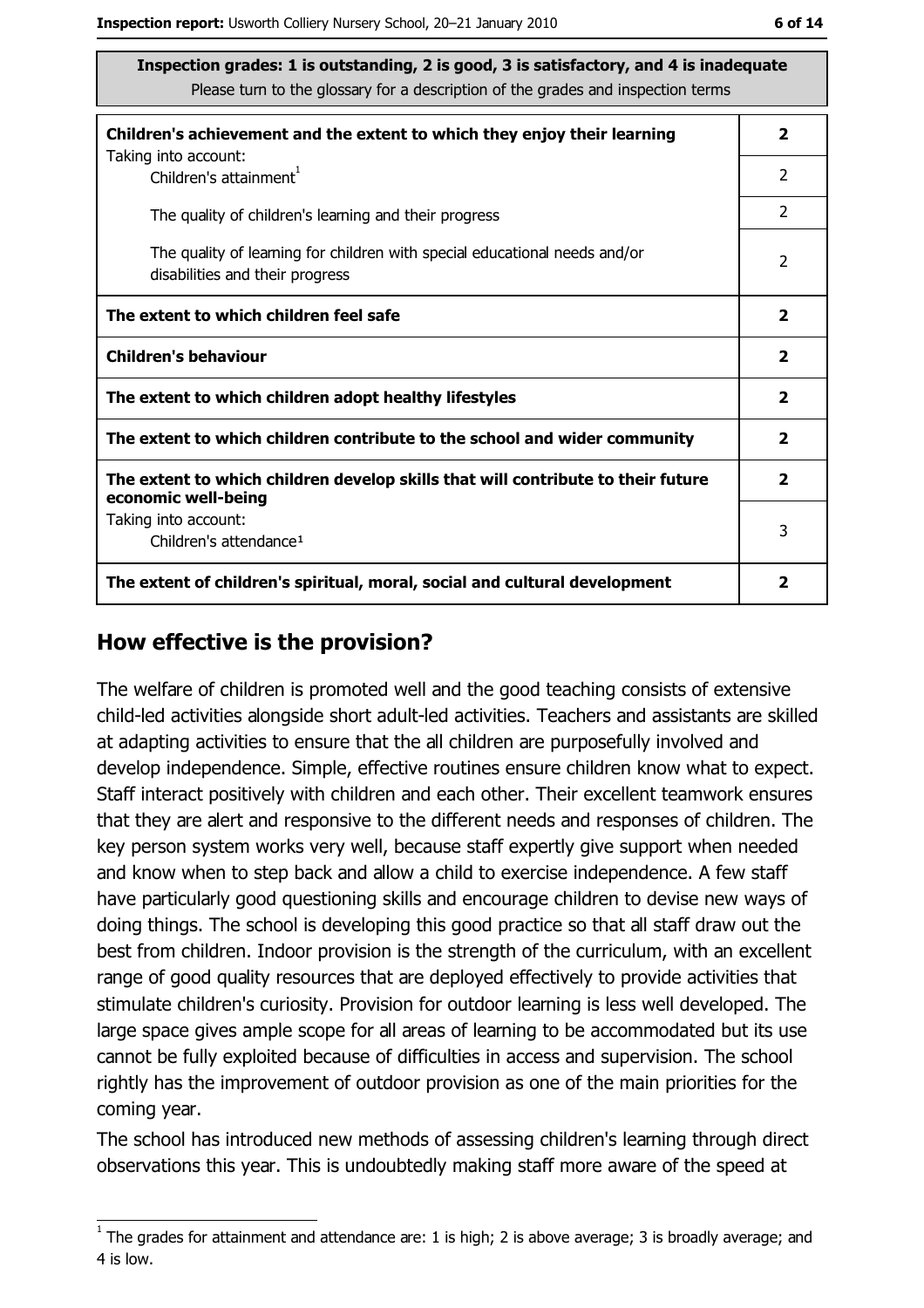which children progress and is providing a sharper insight into what the next steps should be. As yet, information from these assessments is not feeding into teachers' future plans, although staff are starting to use it well to make some child-led activities more challenging. Staff confidence with the new methods is growing, as seen in the comments made in the children's learning journals. Some aspects of the curriculum are already being tailored to meet the specific needs of groups of children. For example, the Chit Chat programme is helping children with poor speech, or those lacking confidence, by providing opportunities to talk through small group games.

Children are looked after very well in the nursery. Staff are deployed effectively to meet their needs and they have a good knowledge of the children and their families. The nursery looks after vulnerable children very well. Their needs are quickly and carefully assessed and they and their families are given practical, sensitive and caring support.

These are the grades for the quality of provision

| The quality of provision in the Early Years Foundation Stage                                                  |  |
|---------------------------------------------------------------------------------------------------------------|--|
| The quality of teaching                                                                                       |  |
| Taking into account:<br>The use of assessment to support learning                                             |  |
| The extent to which the curriculum meets children's needs, including, where<br>relevant, through partnerships |  |
| The effectiveness of care, guidance and support                                                               |  |

## How effective are leadership and management?

The recently appointed headteacher is ambitious for both children and staff to achieve their best. Comprehensive policies and procedures underpin effective day-to-day running of the nursery and day care provision and ensure all children are well supported. All specific requirements of registration are met.

An initial audit has ascertained the correct priorities for improvement and a good start has been made in sharpening staff awareness of how quickly children are learning. The development of roles and responsibilities for staff has built well on existing strengths. The establishment of a staff team, which gives all groups of staff the opportunity to recommend areas for improvement, is firing their enthusiasm and creating a strong, cohesive team. Staff morale is high and all are committed to securing further improvement through careful evaluation of practice and management of change.

The governing body provides good support and challenge for the school, especially through times of change. Governors have played a full part in the strategic development of the nursery within the community. They are fully committed to the school's ethos of inclusion of all children and high quality provision for children with special educational needs and/or disabilities. This is as school where all children are equally valued. The school has good quality safeguarding practices, which fully meet current safeguarding requirements. Procedures are fully implemented by staff and the school responds quickly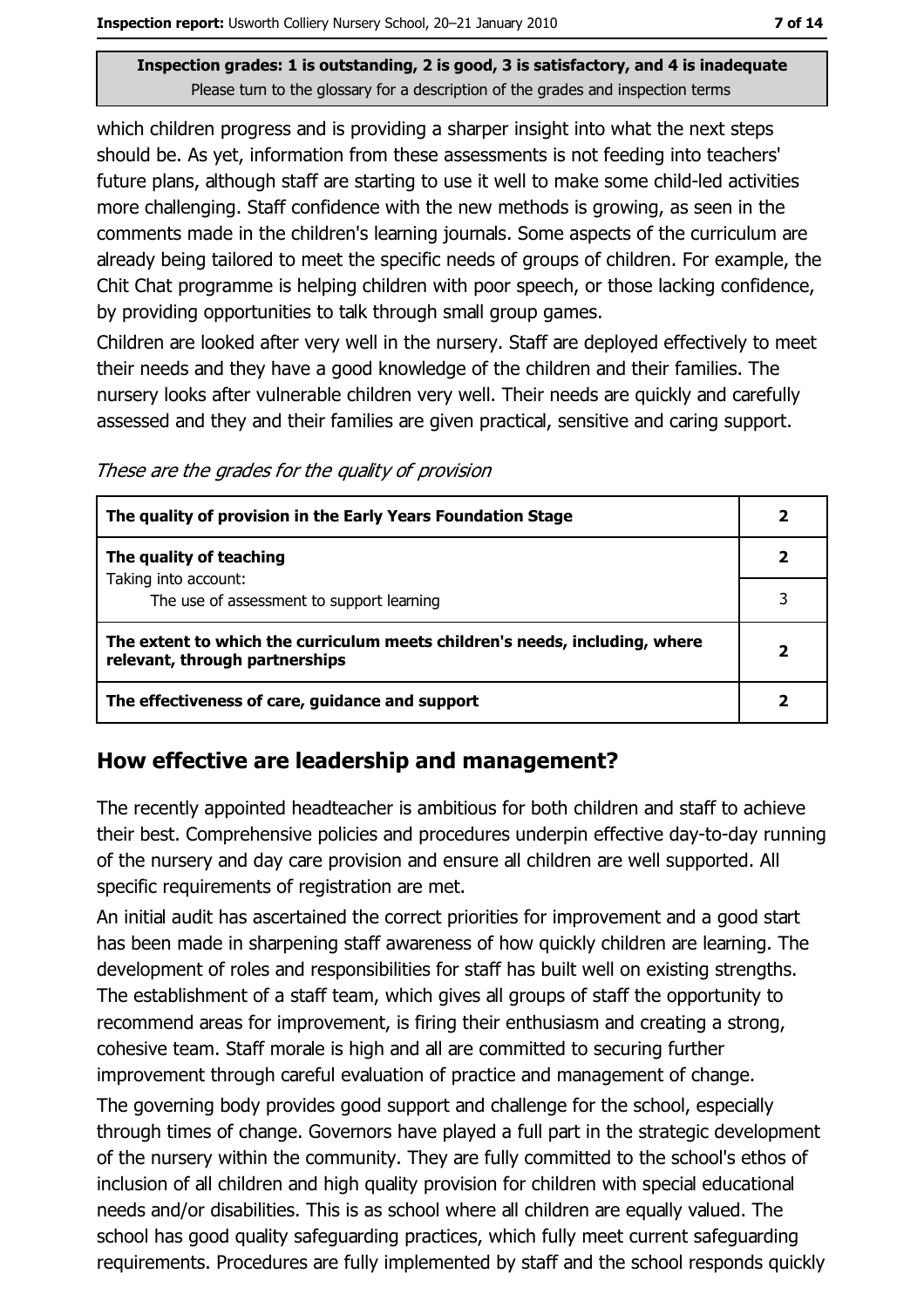to any perceived weaknesses. The ethos of mutual respect is effective in tackling discrimination.

The school has positive relationships with parents and carers. It keeps them well informed about what is happening in nursery, the day care provision and their children's progress. This good partnership with parents reinforces children's sense of safety and security, and the school successfully involves parents in their children's learning. For example, a parents' workshop day was popular because it gave parents good insights into how their children learn and how to extend play at home. Parents say they feel welcome in school and that staff are approachable and always ready to give advice and support. The successful engagement of parents makes a good contribution to children's learning.

The school's actions have a beneficial effect on local community cohesion through its good links with neighbouring schools and child care provision, and through its own extended services provision. Careful planning ensures the children learn about their own locality and also the wider world through the school's links with a playgroup in Bangladesh.

| The effectiveness of leadership and management in the Early Years Foundation<br><b>Stage</b>                                                                        | $\overline{\mathbf{2}}$ |
|---------------------------------------------------------------------------------------------------------------------------------------------------------------------|-------------------------|
| The effectiveness of leadership and management in embedding ambition and<br>driving improvement                                                                     | $\overline{\mathbf{2}}$ |
| Taking into account:<br>The leadership and management of teaching and learning                                                                                      | 2                       |
| The effectiveness of the governing body in challenging and supporting the<br>school so that weaknesses are tackled decisively and statutory responsibilities<br>met | $\overline{\mathbf{2}}$ |
| The effectiveness of the school's engagement with parents and carers                                                                                                | $\mathbf{2}$            |
| The effectiveness of partnerships in promoting learning and well-being                                                                                              | 2                       |
| The effectiveness with which the school promotes equality of opportunity and<br>tackles discrimination                                                              | $\mathbf{2}$            |
| The effectiveness of safeguarding procedures                                                                                                                        | 2                       |
| The effectiveness with which the school promotes community cohesion                                                                                                 | $\mathcal{P}$           |
| The effectiveness with which the school deploys resources to achieve value for<br>money                                                                             | 2                       |

#### These are the grades for leadership and management

# **Views of parents and carers**

Parents are fully supportive of the school. They are pleased with the high levels of care and appreciate the regular communication about school activities and events. One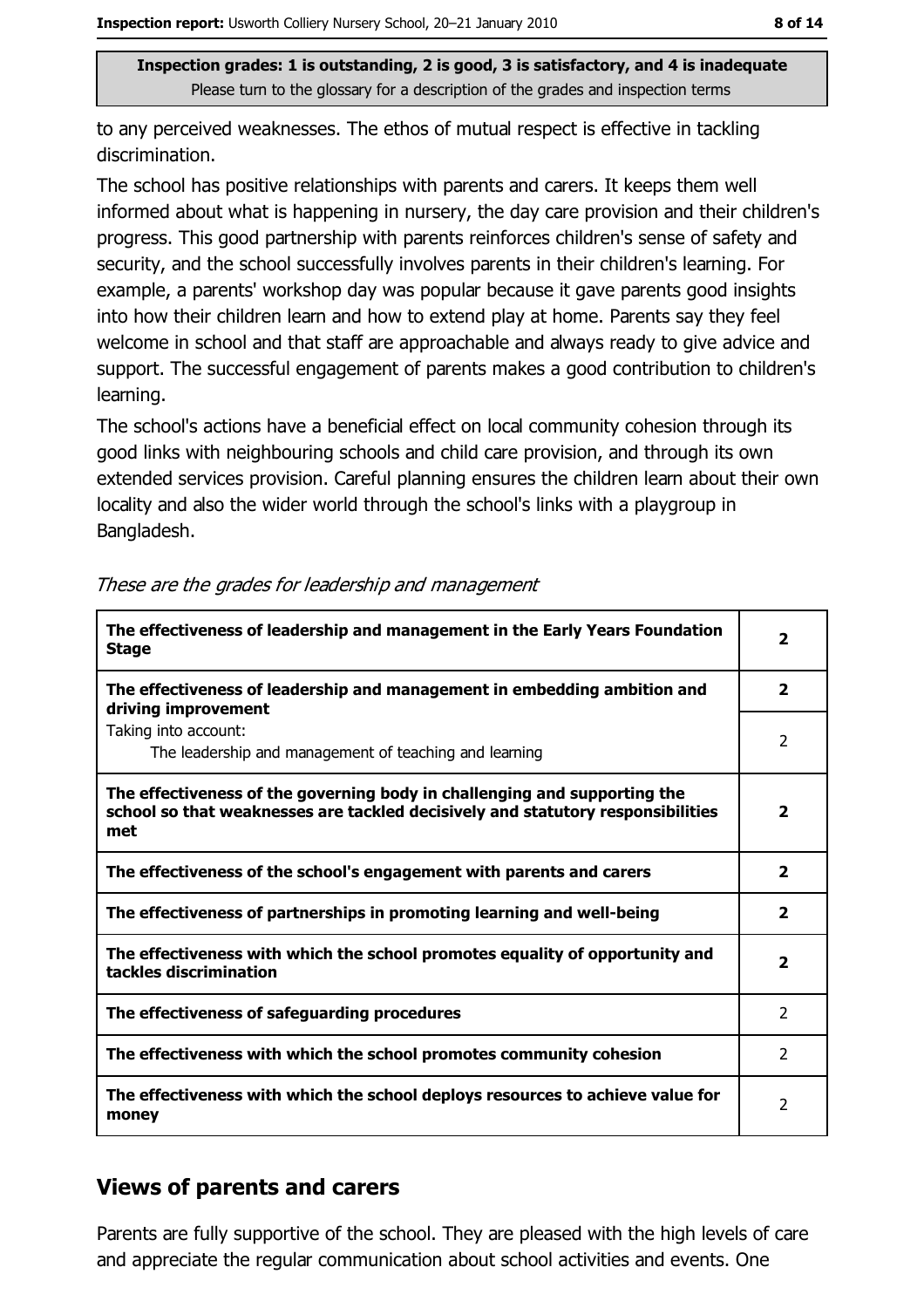parent expressed the views of many with the comment, 'We are delighted with our daughter's progress since she started Nursery.' Inspectors agree, the school does have good links with parents and the children do make good progress.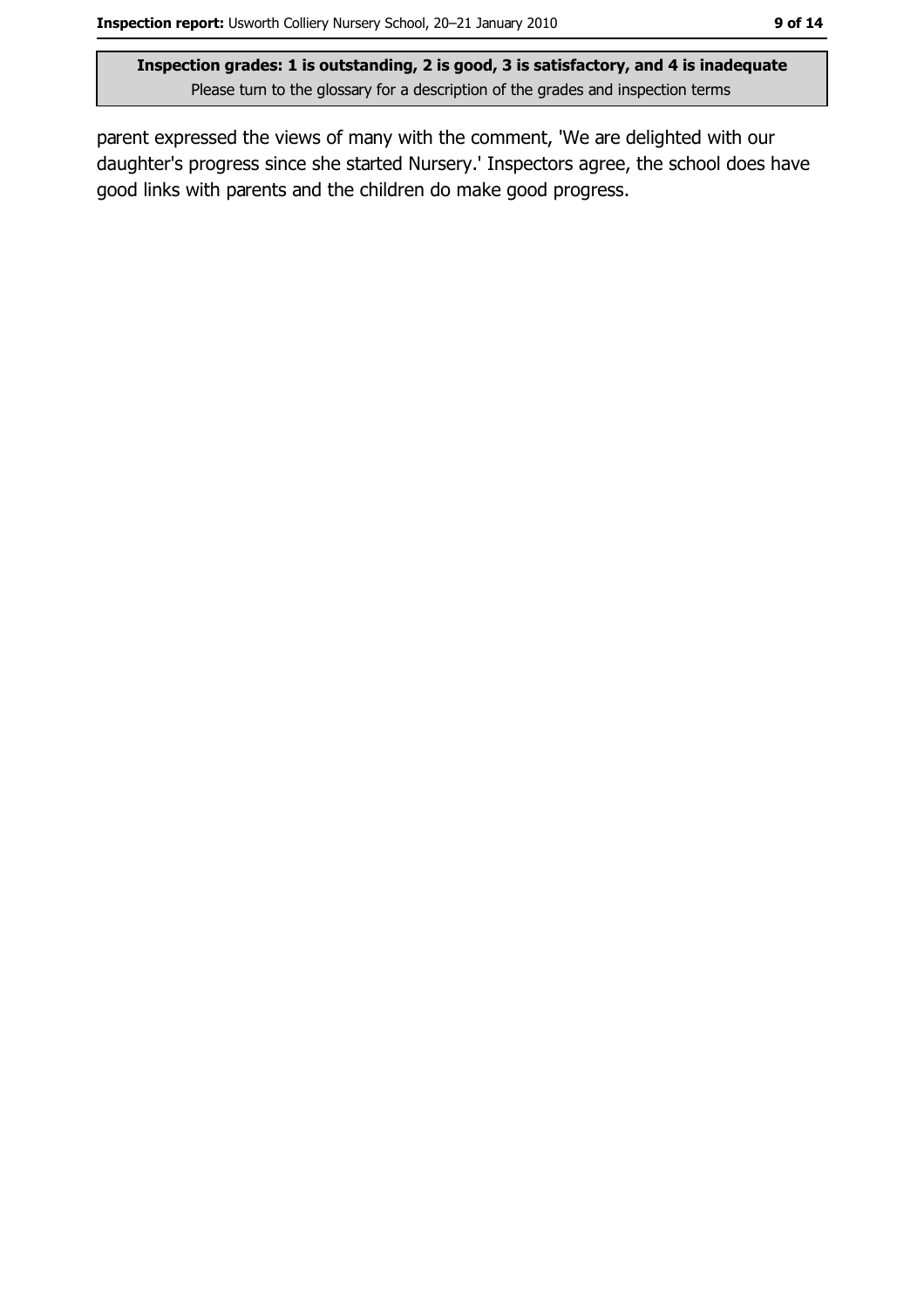#### Responses from parents and carers to Ofsted's questionnaire

Ofsted invited all the registered parents and carers of pupils registered at Usworth Colliery Nursery School to complete a questionnaire about their views of the school.

In the questionnaire, parents and carers were asked to record how strongly they agreed with 13 statements about the school.

The inspection team received 42 completed questionnaires by the end of the on-site inspection. In total, there are 105 pupils registered at the school.

| <b>Statements</b>                                                                                                                                                                                                                                       | <b>Strongly</b><br><b>Agree</b> |               | <b>Agree</b>   |               | <b>Disagree</b> |                | <b>Strongly</b><br>disagree |               |
|---------------------------------------------------------------------------------------------------------------------------------------------------------------------------------------------------------------------------------------------------------|---------------------------------|---------------|----------------|---------------|-----------------|----------------|-----------------------------|---------------|
|                                                                                                                                                                                                                                                         | <b>Total</b>                    | $\frac{0}{0}$ | <b>Total</b>   | $\frac{0}{0}$ | <b>Total</b>    | $\frac{0}{0}$  | <b>Total</b>                | $\frac{0}{0}$ |
| My child enjoys school                                                                                                                                                                                                                                  | 35                              | 83            | $\overline{7}$ | 17            | $\mathbf{0}$    | $\mathbf{0}$   | $\mathbf{0}$                | 0             |
| The school keeps my child<br>safe                                                                                                                                                                                                                       | 35                              | 83            | $\overline{7}$ | 17            | $\mathbf 0$     | 0              | 0                           | $\mathbf 0$   |
| The school informs me<br>about my child's progress                                                                                                                                                                                                      | 25                              | 60            | 16             | 38            | $\mathbf{1}$    | $\overline{2}$ | 0                           | 0             |
| My child is making enough<br>progress at this school                                                                                                                                                                                                    | 31                              | 74            | 12             | 29            | $\mathbf 0$     | 0              | 0                           | 0             |
| The teaching is good at this<br>school                                                                                                                                                                                                                  | 31                              | 74            | 12             | 29            | $\mathbf 0$     | 0              | 0                           | 0             |
| The school helps me to<br>support my child's learning                                                                                                                                                                                                   | 27                              | 64            | 15             | 36            | $\mathbf{1}$    | $\overline{2}$ | 0                           | $\mathbf 0$   |
| The school helps my child to<br>have a healthy lifestyle                                                                                                                                                                                                | 31                              | 74            | 11             | 26            | $\mathbf 0$     | 0              | 0                           | $\mathbf 0$   |
| The school makes sure that<br>my child is well prepared for<br>the future (for example<br>changing year group,<br>changing school, and for<br>children who are finishing<br>school, entering further or<br>higher education, or<br>entering employment) | 20                              | 48            | 20             | 48            | $\mathbf 0$     | 0              | $\mathbf 0$                 | $\bf{0}$      |
| The school meets my child's<br>particular needs                                                                                                                                                                                                         | 27                              | 64            | 14             | 33            | $\mathbf 0$     | 0              | 0                           | $\mathbf 0$   |
| The school deals effectively<br>with unacceptable behaviour                                                                                                                                                                                             | 22                              | 52            | 17             | 40            | $\mathbf 0$     | 0              | 0                           | $\mathbf 0$   |
| The school takes account of<br>my suggestions and<br>concerns                                                                                                                                                                                           | 20                              | 48            | 19             | 45            | $\mathbf 0$     | 0              | 0                           | $\bf{0}$      |
| The school is led and<br>managed effectively                                                                                                                                                                                                            | 24                              | 57            | 13             | 31            | $\mathbf 0$     | 0              | $\mathbf 0$                 | 0             |
| Overall, I am happy with my<br>child's experience at this<br>school                                                                                                                                                                                     | 32                              | 76            | 10             | 24            | $\pmb{0}$       | $\pmb{0}$      | $\mathbf 0$                 | 0             |

The table above summarises the responses that parents and carers made to each statement. The percentages indicate the proportion of parents and carers giving that response out of the total number of completed questionnaires. Where one or more parents and carers chose not to answer a particular question, the percentages will not add up to 100%.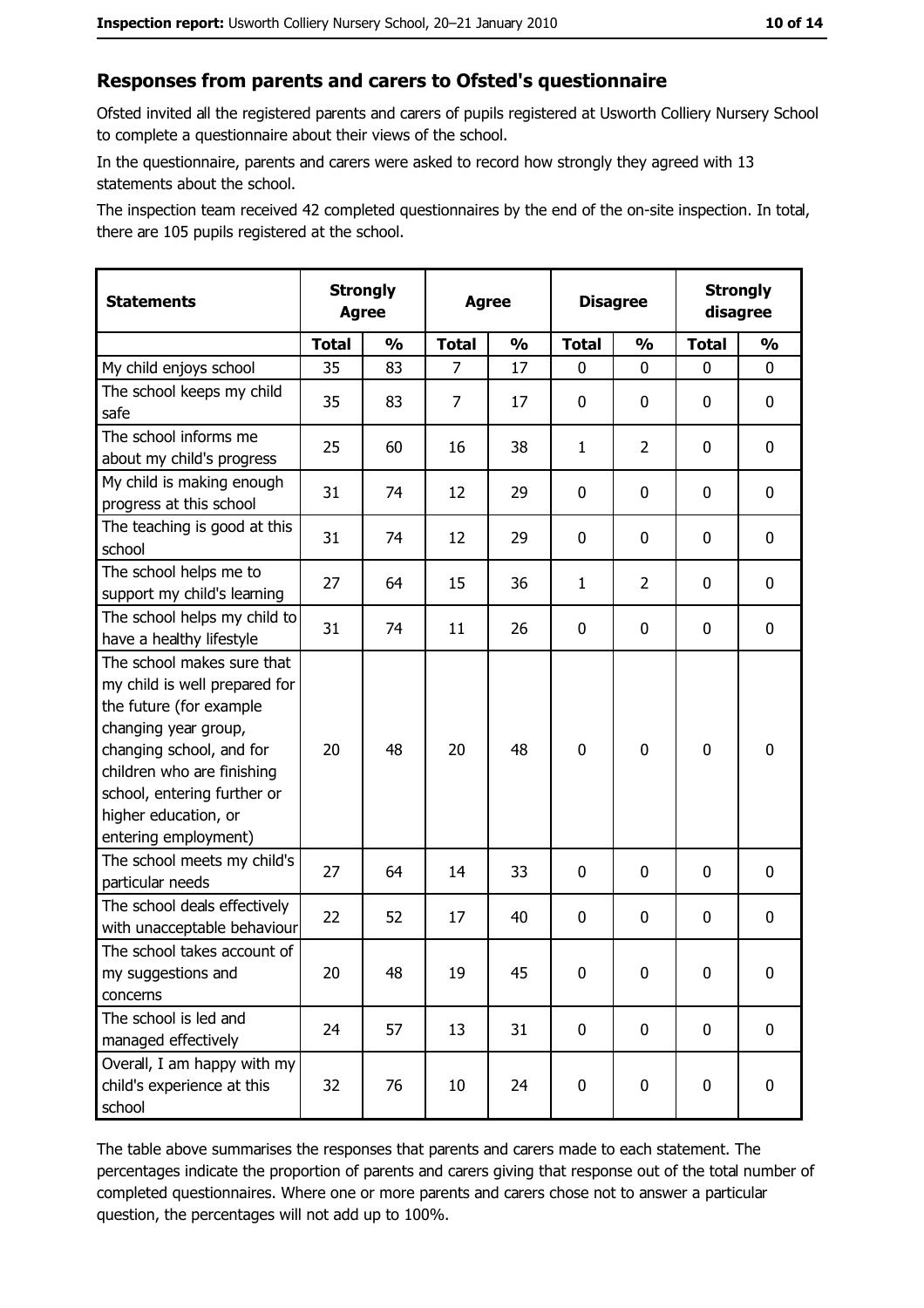# Glossary

| Grade   | <b>Judgement</b> | <b>Description</b>                                                                                                                                                                                                                |
|---------|------------------|-----------------------------------------------------------------------------------------------------------------------------------------------------------------------------------------------------------------------------------|
| Grade 1 | Outstanding      | These features are highly effective. An oustanding<br>school provides exceptionally well for its children's<br>needs.                                                                                                             |
| Grade 2 | Good             | These are very positive features of a school. A school<br>that is good is serving its children well.                                                                                                                              |
| Grade 3 | Satisfactory     | These features are of reasonable quality. A satisfactory<br>school is providing adequately for its children.                                                                                                                      |
| Grade 4 | Inadequate       | These features are not of an acceptable standard. An<br>inadequate school needs to make significant<br>improvement in order to meet the needs of its children.<br>Ofsted inspectors will make further visits until it<br>improves |

# What inspection judgements mean

## Overall effectiveness of schools inspected between September 2007 and July 2008

|                       | Overall effectiveness judgement (percentage of<br>schools) |      |                     |                   |
|-----------------------|------------------------------------------------------------|------|---------------------|-------------------|
| <b>Type of school</b> | <b>Outstanding</b>                                         | Good | <b>Satisfactory</b> | <b>Inadequate</b> |
| Nursery schools       | 39                                                         | 58   | 3                   | 0                 |
| Primary schools       | 13                                                         | 50   | 33                  | 4                 |
| Secondary schools     | 17                                                         | 40   | 34                  | 9                 |
| Sixth forms           | 18                                                         | 43   | 37                  | $\overline{2}$    |
| Special schools       | 26                                                         | 54   | 18                  | $\overline{2}$    |
| Pupil referral units  | 7                                                          | 55   | 30                  | 7                 |
| All schools           | 15                                                         | 49   | 32                  | 5                 |

New school inspection arrangements were introduced on 1 September 2009. This means that inspectors now make some additional judgements that were not made previously.

The data in the table above were reported in The Annual Report of Her Majesty's Chief Inspector of Education, Children's Services and Skills 2007/08.

Percentages are rounded and do not always add exactly to 100. Secondary school figures include those that have sixth forms, and sixth form figures include only the data specifically for sixth form inspection judgements.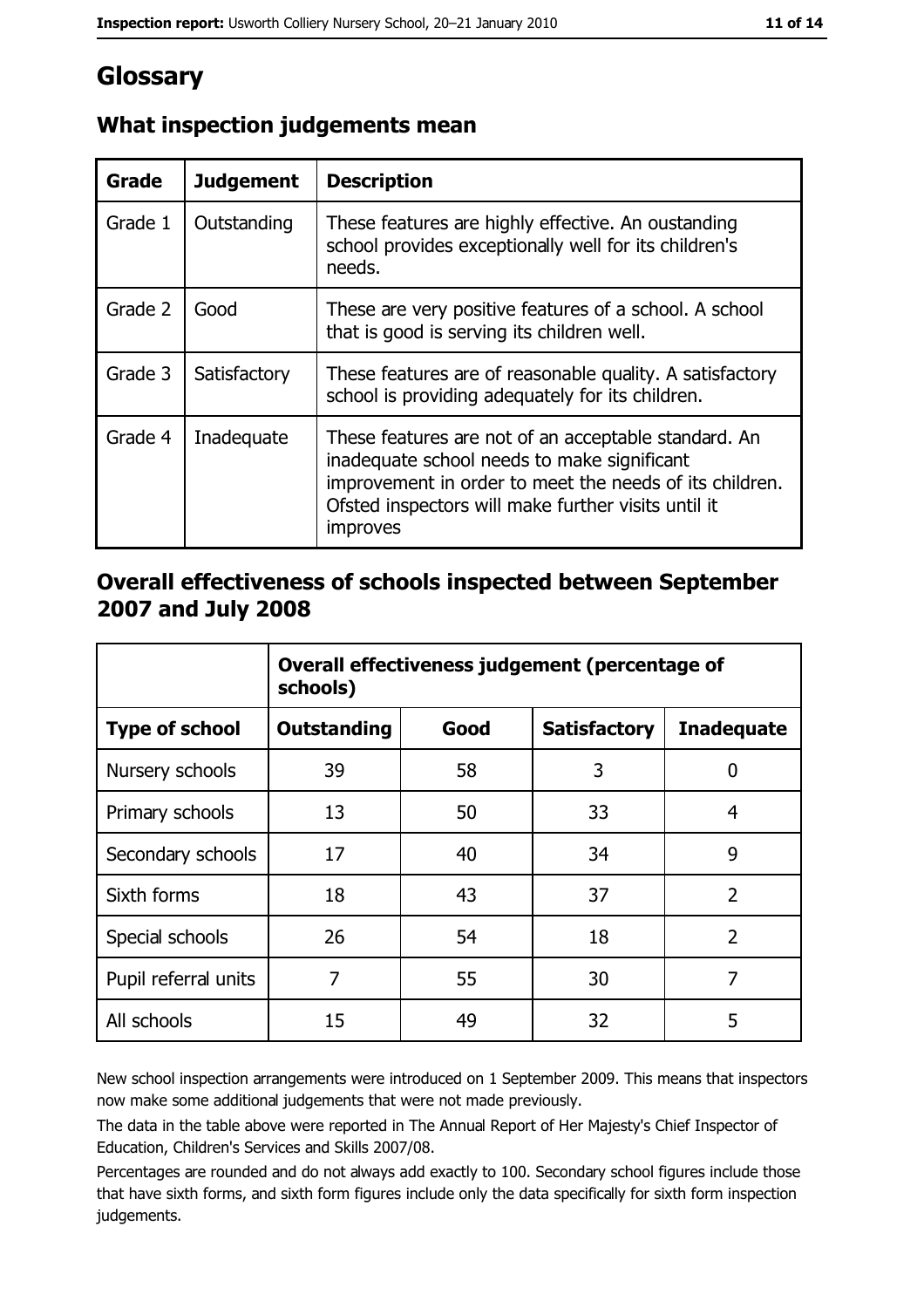# **Common terminology used by inspectors**

| Achievement:               | the progress and success of a child in their<br>learning and development.                                                                                                                                                                                                                                                                                                                                        |
|----------------------------|------------------------------------------------------------------------------------------------------------------------------------------------------------------------------------------------------------------------------------------------------------------------------------------------------------------------------------------------------------------------------------------------------------------|
| Attainment:                | in other phases of school, for example<br>primary schools, attainment is the<br>standard of the pupils' work shown by test<br>and examination results and in lessons.<br>However, there is no national average for<br>three- and four-year-olds. Therefore, in<br>inspections of nursery schools, inspectors<br>take account of expectations in the<br>age-related bands of the Early Years<br>Foundation Stage. |
| Capacity to improve:       | the proven ability of the school to<br>continue improving. Inspectors base this<br>judgement on what the school has<br>accomplished so far and on the quality of<br>its systems to maintain improvement.                                                                                                                                                                                                         |
| Leadership and management: | the contribution of all the staff with<br>responsibilities, not just the headteacher,<br>to identifying priorities, directing and<br>motivating staff and running the school.                                                                                                                                                                                                                                    |
| Learning:                  | how well children acquire knowledge,<br>develop their understanding, learn and<br>practise skills and are developing their<br>competence as learners.                                                                                                                                                                                                                                                            |
| Overall effectiveness:     | inspectors form a judgement on a school's<br>overall effectiveness based on the findings<br>from their inspection of the school. The<br>following judgements, in particular,<br>influence what the overall effectiveness<br>judgement will be.                                                                                                                                                                   |
|                            | The school's capacity for sustained<br>improvement.<br>Outcomes for individuals and groups<br>of children.<br>The quality of teaching.<br>The extent to which the curriculum<br>meets children's needs, including<br>where relevant, through partnerships.<br>The effectiveness of care, guidance<br>and support.                                                                                                |
| Progress:                  | the rate at which children are learning in<br>nursery sessions and over longer periods<br>of time.                                                                                                                                                                                                                                                                                                               |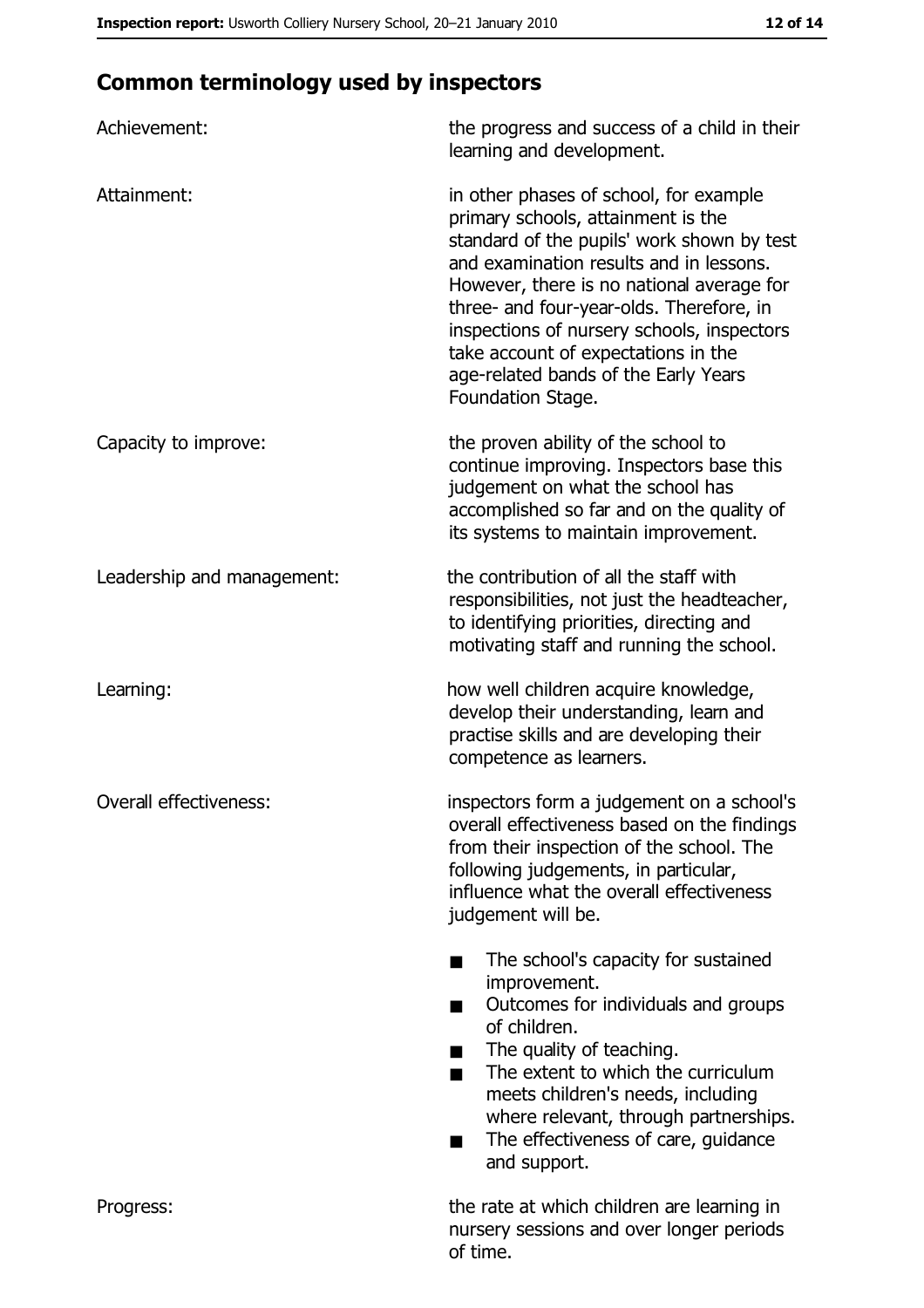This letter is provided for the school, parents and carers to share with their children. It describes Ofsted's main findings from the inspection of their school.



#### 22 January 2010

Dear Children

Inspection of Usworth Colliery Nursery School, Washington, NE37 3BL

Thank you all for making my visit to your lovely nursery so enjoyable. It was very good to see how eager you are to learn about all kinds of new things. I was amazed at how much you can do by yourselves – without any help from adults. You have lots of confidence and are very good at helping and looking after each other. You are all learning many new things each day and have some very clever things that you take home to show to your families. No wonder they and your teachers are so proud of you.

I think you are kind and friendly with each other and this helps you to learn very well. Your teachers make learning exciting and they care for you so well that you do not notice the time going by and sometimes think it is too early to go home.

Your nursery is a good one, as I'm sure you already know. The teachers give plenty of information to your parents and carers, and even let them add lovely pictures to your learning journals. These show how well you learn at home as well as in nursery and help everyone decide how they can help you to learn even more. Your teachers are going to take more notice of what you can do and what you need to do next to help you learn even faster in the future. They are also going to make learning outside even more interesting and exciting.

You can help by working as hard as you do now and keep on choosing what you would like to learn about each day.

With very best wishes to you and your teachers.

Yours sincerely

Mrs Moira Fitzpatrick

Lead inspector